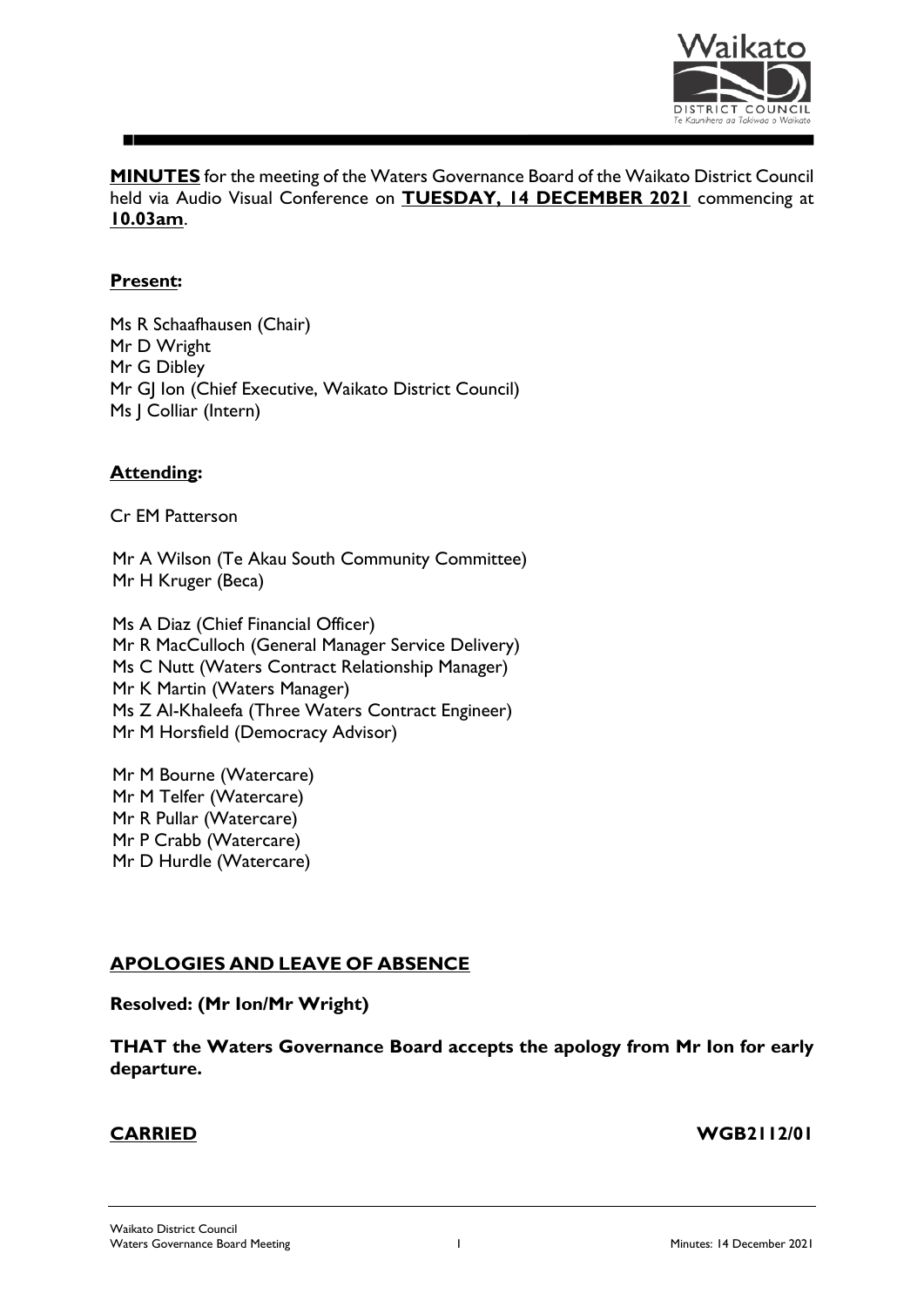## **CONFIRMATION OF STATUS OF AGENDA ITEMS**

**Resolved: (Mr Ion/Mr Wright)**

**THAT the agenda for a meeting of the Waters Governance Board Meeting held on Tuesday, 14 December 2021 be confirmed and all items therein be considered in open meeting with the exception of those items detailed at agenda item 6 which shall be discussed with the public excluded.**

**CARRIED WGB2112/02**

## **DISCLOSURES OF INTEREST**

There were no disclosures of interest.

### **CONFIRMATION OF MINUTES**

**Resolved: (Mr Dibley/Mr Ion)**

**THAT the minutes for the meeting of the Waters Governance Board Meeting held on Tuesday, 2 November 2021 be confirmed as a true and correct record.**

**CARRIED WGB2112/03**

### **REPORTS**

Actions Register Agenda Item 5.1

The Special Infrastructure Projects Manager noted the following matters:

- Health and Safety Report Watercare had included information relating to wellbeing.
- Meremere Plant The flooding did not breach the consent and was a notifiable event. The waste was treated and the new plant ensures untreated waste discharge does not happen. Engagement with Mana Whenua had been strong and Mana Whenua were well informed regarding discharges and the improvements with the new treatment plant.

### **Resolved: (Ms Schaafhausen/Mr Ion)**

### **THAT the Action Register be received.**

**CARRIED WGB2112/04**

### Taumata Arowai Update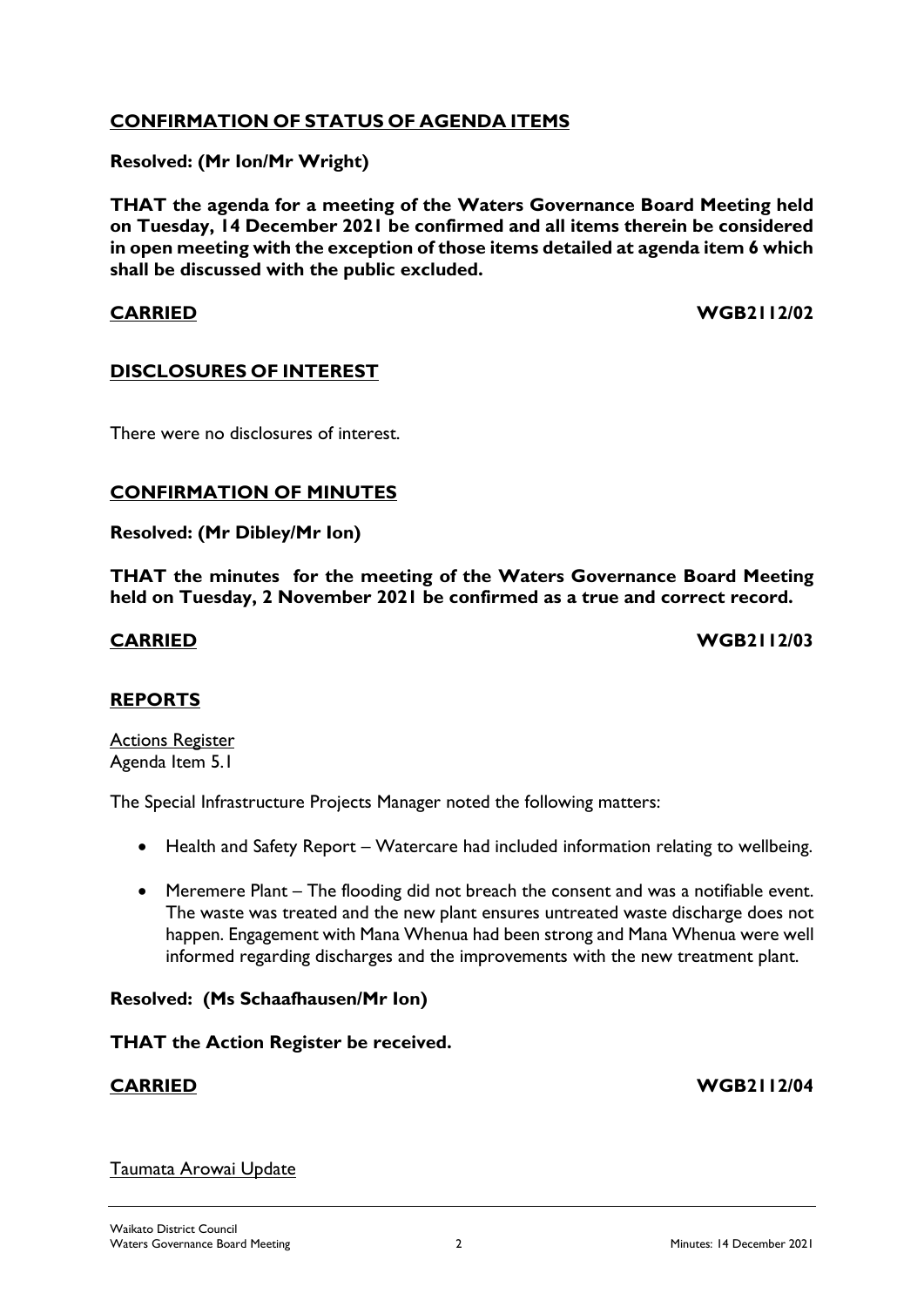## Agenda Item 6.1

The Waters Manager noted the following matters:

- Taumata Arowai was getting ready as a regulator to make change moving forward. Key message for drinking water supply was that it neededs to be regulated. This included private and small schemes.
- The current drinking water standards would be in effect until July 2022. Taumata Arowai would then begin the rollout of the new drinking water standards. This would be applied to all drinking water suppliers.
- There would be new standards for roof-supplied, bore-supplied and spring-supplied providers. This includes new treatment requirements.
- There would be a new website, Hinekorako, which would allow registrations and management of drinking water suppliers.
- Potential impact for small scheme suppliers, with treatment and reporting requirements. It is possible that small suppliers would have to transfer their assets to Council. Staff and Taumata Arowai did not have an accurate number of how many small, private suppliers there were, and what the implications would be for small private suppliers regarding OEM (Original Equipment Manufacturer) requirements, monitoring and treatment. Testing would be more onerous due to more frequent testing.

**ACTION:** Staff to investigate what the implications would be to Council if they inherit small water schemes, and what obligations Council would have to operational expenditure (OPEX) and compliance requirements.

# **Resolved: (Mr Wright/Mr Gibley)**

### **THAT the presentation, Taumata Arowai Update, be received.**

### **CARRIED WGB2112/05**

Small Water Scheme Agenda Item 6.2

The Waters Managers noted the following matters:

- Council had three (3) small water schemes, Te Akau, Port Waikato and Onewhero. All three schemes would not be compliant for the draft drinking water rules and standards.
- All three schemes were closed for new connections. There was no capacity for the schemes to be upgraded in the future.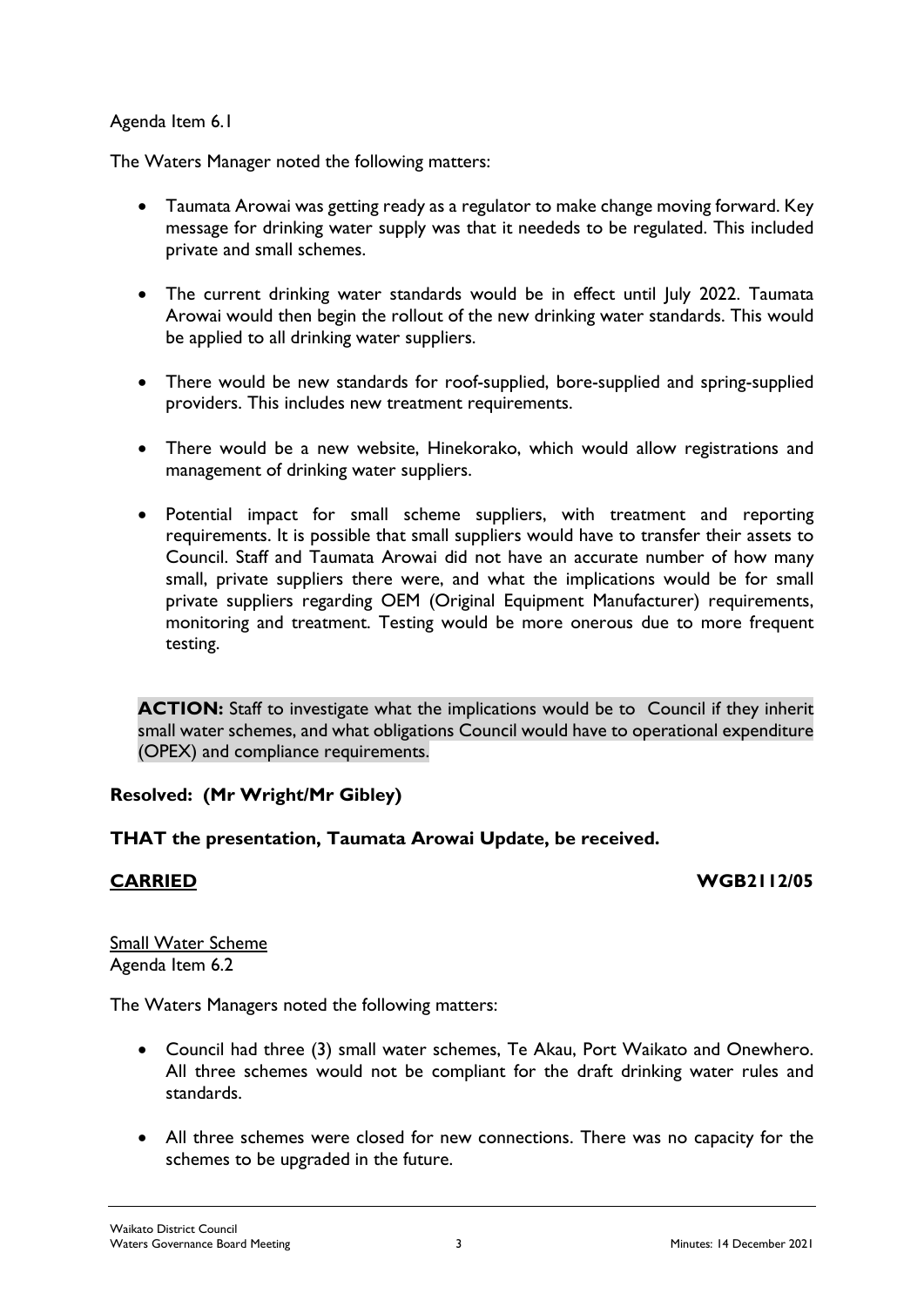- The Long Term Plan (LTP) included the design to close the schemes down and decommission the networks and give owners tanks for rainwater collection. There would need to be a referendum with 75% of owners to agree to close the networks. The funds in the LTP would allow Council to follow through the process to shut down the networks, including the referendum.
- There had been an audio visual meeting with Te Akau Community in May 2021, as the Te Akau bore failed. Currently water was being tanked into the Te Akau water supply network.
- The recommendation would reallocate a portion of the budget to engage with the community, and for a new network that would meet the new standards.
- Council were looking to align to the Taumata Arowai standards and rules, with an acceptable solution for small water schemes. Noted any schemes that were created in place of the current small waters schemes could be vested back into Council.
- The schemes were supplying 20 (Port Waikato), 13 (Onewhero) and 26 (Te Akau) properties. The properties included a daycare, a marae and a campground. It is important that there was due diligence to cover entities with heavy use.
- The Port Waikato scheme had a more advanced scheme with chemical dosing and UV.
- All schemes would need changes to meet the requirements, including network monitoring which would be costly. All the schemes would need upgrading of their monitoring abilities for the quality for the water being supplied. Over a 30 year period, net present value (NPV) costs would be \$750,000, with ongoing operational expenditure (OPEX) of \$30,000 a year for each of the schemes.
- Mr Wilson requested that options for the small waters scheme in Te Akau be clarified prior to any commissioning of solution analysis. The Te Akau South Community Committee had commissioned an engineer to design a scheme that would be compliant to Taumata Arowai. The Community Committee requested that the design be considered with the options for the Te Akau small water scheme going forward. Lastly that the information for the design be provided to the Community Committee for accuracy. The Te Akau South Community Committee requested involvement with the costing options going forward. The Waters Manager was happy to work with Mr Wilson and the Te Akau South Community Committee regarding designs and options going forward. The Water Governance Board to be updated regarding conversations between the community and Council.
- Tankering water was an option on the table moving forward as it was the current water supply delivery method for Te Akau. The option would not be a viable carbonzero solution in the long term. Te Akau would benefit from an automated system for monitoring due to its remote location.
- Referendum What would happen if the community voted down a solution to decommission the existing plant and what pressures would that place on Council for drinking water quality obligations?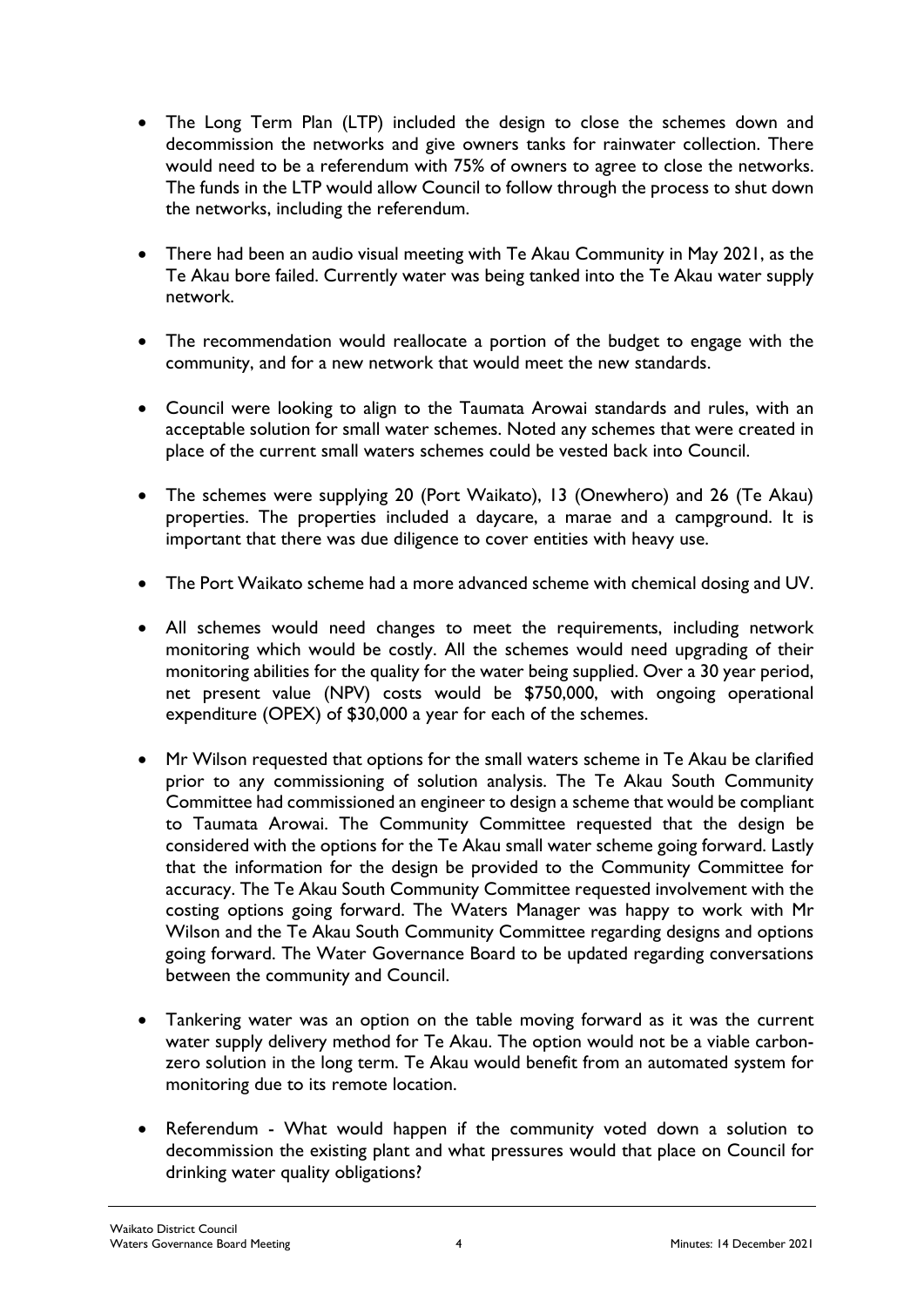# **Resolved: (Mr Wright/Mr Dibley)**

**THAT the Small Waters Schemes report be received;**

**AND THAT the Waters Governance Board approve reallocation of some of the \$750K budget for the three (3) schemes previously assigned to decommission the schemes be, reassigned to engage a consultant to conduct a concept design for a Taumata Arowai "acceptable solution" for each scheme. That a quantity surveyor approved cost for the three (3) options, upgrade, tankered supply or changeover to individual household private supply (e.g. roof water) be determined;**

**AND FURTHER THAT the Waters Governance Board approve liaison with communities to acquire feedback on a way forward once costs of options are received;**

**AND FURTHER THAT officers be required to consult with the community prior to engagement with quantity surveyors and costing works and continue to consult with the community during the evaluation of options;**

**AND FURTHER THAT the results of these engagements and costing shall be presented to theWater Governance Board to determine a preferred way forward for each scheme in a future meeting.**

**CARRIED WGB2112/06**

Three Waters Governance Report - November 2021 Agenda Item 6.3

Mr Telfer noted the following matters:

- Meremere Wastewater Plant Commissioning was progressing well, with the aim to apply for consent in December 2021 to apply to the Waikato Regional Council for the abatement notice to be lifted.
- All performance measures were achieved in October and November 2021.
- Very positive meeting with Taumata Arowai.
- Holding workshops with Watercare Staff regarding wellbeing and the impacts of COVID.
- Critical risks assessments had been included for October and November 2021.
- Abatement notice Cambrae Road. Moving to the construction stage to address the flooding issue. Expecting to have the abatement notice lifted by mid 2022.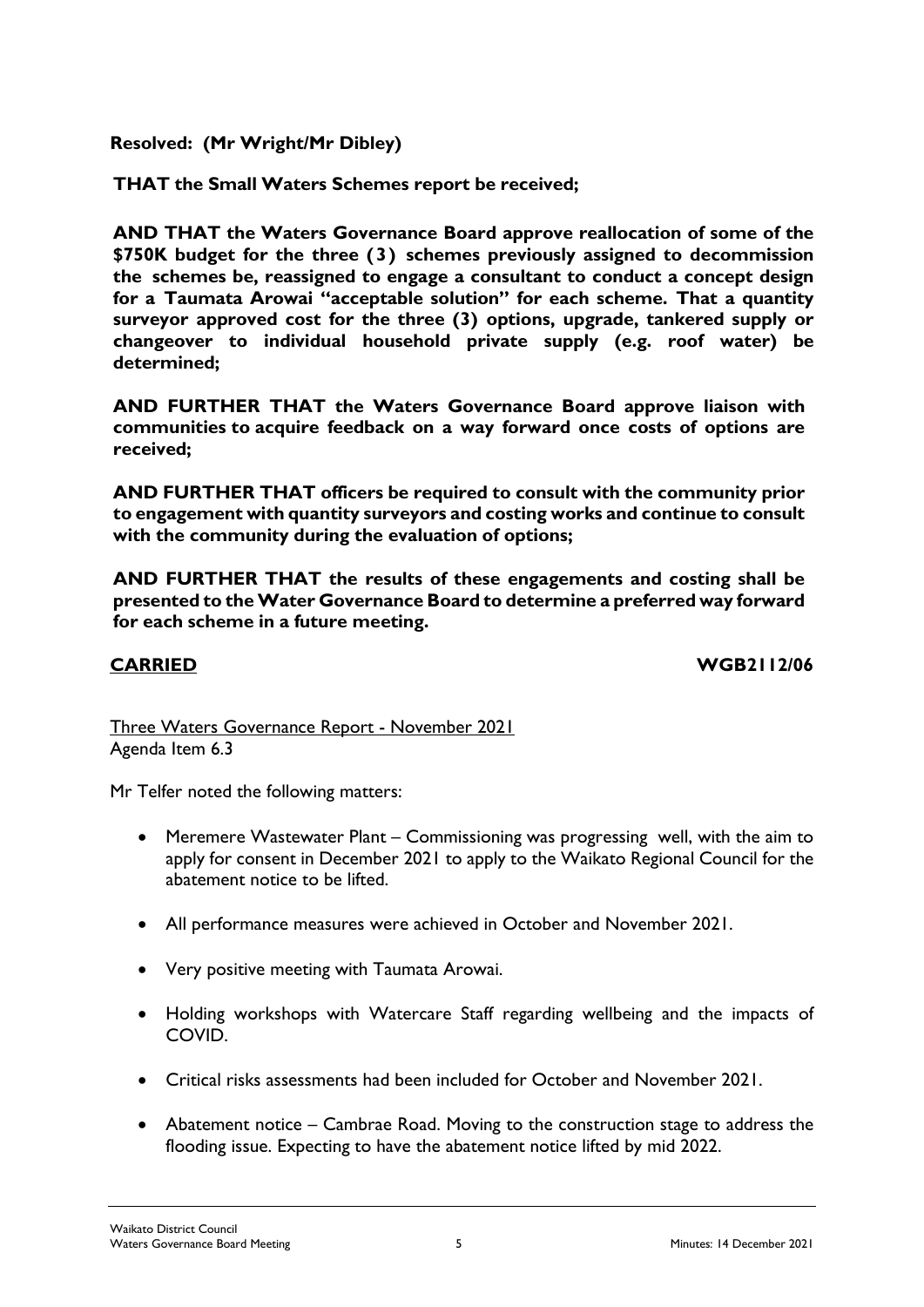• On going works with Stantec around service levels, mapping stormwater systems and design guidelines to improve the understanding of stormwater across the region.

**ACTION:** Briefing on the stormwater strategy and the scope for the works by Stantec to be provided to the Waters Governance Board.

• Safety start-up with staff, does it happen at the beginning of the year? There are toolbox sessions.

**ACTION:** Mr Telfer to see if Watercare Waikato undertakes safety start-up sessions with staff.

- Mandated vaccination Enforced from Wednesday, 1 December 2021. Watercare would work with individuals concerned with the policy. 1.7% of staff had not provided their vaccination status. Watercare would find a way forward with those individuals.
- WEL Networks would not work with other organisations' staff, such as Watercare, who could not provide vaccination passes.
- Watercare Waikato –About 5% of the 40 staff were unvaccinated. Unvaccinated staff were not currently working in the office or on site.
- Update on notice of formal warning for Raglan Wastewater Treatment Plant Land discharge options were underway, which had been challenging. The primary challenge was where the discharge would be. Public engagement had been strong. Looking to lodge consent next year. Watercare would be keeping a close eye on the plant over summer and maintain compliance.

**ACTION:** Mr Telfer to provide further information out of cycle regarding how Raglan wastewater treatment plant would cope with increased pressure over summer.

• What progress had been on the interim solution for suspended waste breaches? Confidence was needed for mitigations for the existing plant.

**ACTION:** Mr Telfer to provide further information out of cycle regarding suspended waste breaches.

• Question regarding what works were underway for bio-solids strategy to come back and how Watercare had engaged with other big producers. Ms Colliar noted she would like to see the draft bio-solids strategy on the February 2022 agenda.

# **Resolved: (Mr Ion/Mr Dibley)**

### **THAT the Three Waters Governance Report – November 2021 be received.**

**CARRIED WGB2112/07**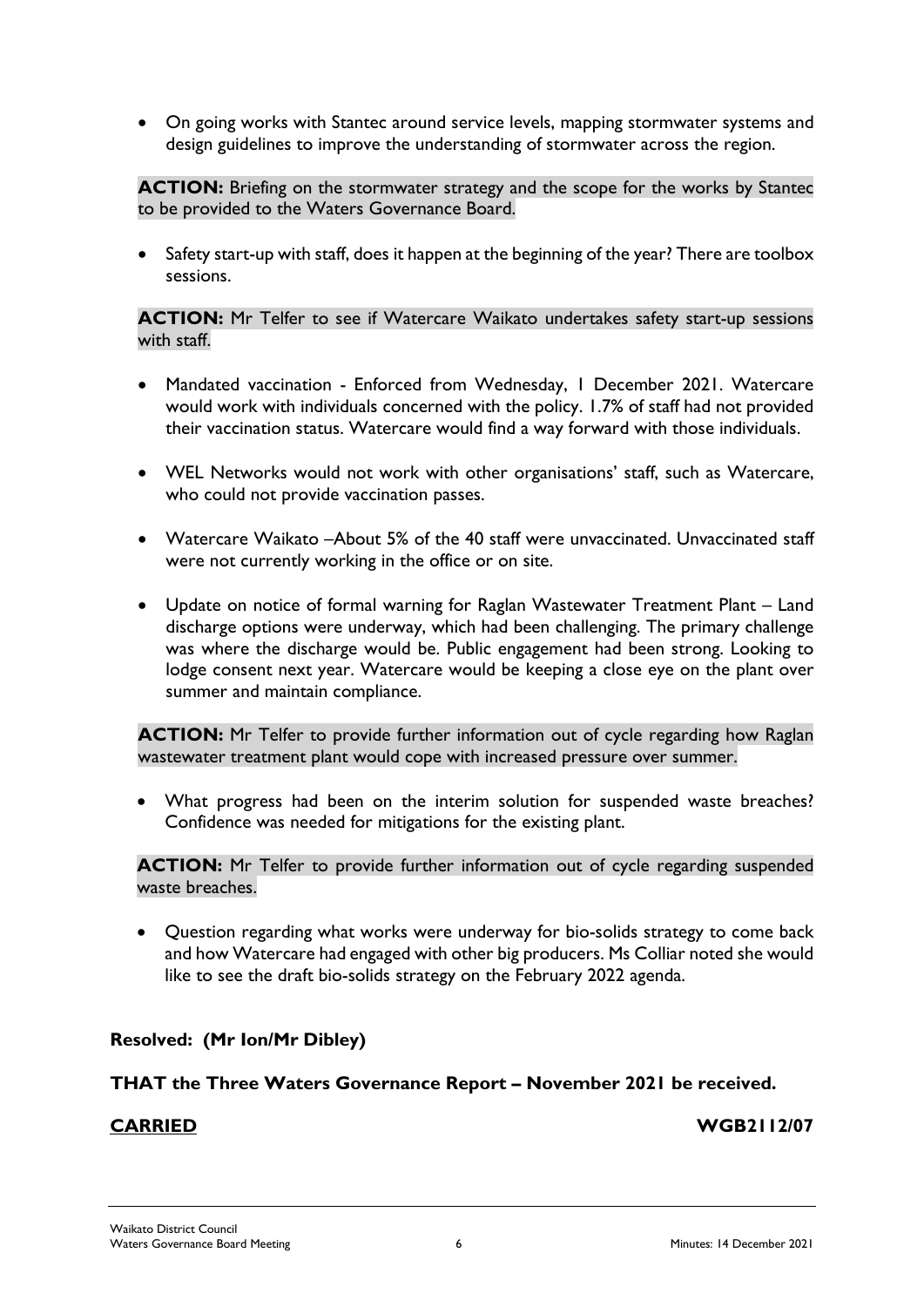### Backflow Testing Programme Agenda Item 6.4

The Waters Contract Relationship Manager noted the following matters:

- There were approximately 17,000 water meters in the district and around 4,400 testable backflow water meters. Historically Council had tested 10% of the backflow meters per year and the LTP had budgeted for only 10% for testing. and is what is budgeted in the LTP. It was realised that this was not acceptable and 100% needed to be tested. A new fee had been included in the fees and charges in anticipation of increased testing. Council no longer recommended looking at the fee, as the backflow device protects the whole network. Three (3) funding options were available for Council to consider with funding the increased testing.
- For the current finance year, the increase in backflow testing can be funded from the previous year's operating surplus.
- Watercare and Council had completed an internal policy and code of practice for the testing increase. The funding changes would be considered within the annual plan process.
- Question raised regarding how Council would meet the 100% target. Noted that Council may not reach the 100% target in the current financial year. Each test was different depending on the device and its condition. Watercare looking at utilising their provider in Auckland to provide the service in the Waikato.
- Uncertainty regarding costs for increased testing. Current estimates had been based on Auckland testing and there were a number of variables that were unknown.
- Fundmentally the backflow testing needed to be done as the current testing regime was not compliant.
- Option B (the staff recommendation) would account for an 17% fee increase to households without backflow meters. Noted that undetected backflow would impact the wider community, not singular households. Additionally there would be a large administration cost to charge households individually.

### **ACTION:** Staff to provide an implementation programme for increased backflow testing.

• Suggested that staff work on an request for information (RFI) to find a service provider and attain costings for the programme. This would allow staff to come back with a more accurate estimate for costs.

**ACTION**: Mr Telfer to provide more information from Watercare Auckland regarding costs for increased backflow testing.

# **Resolved: (Mr Dibley/Mr Wright)**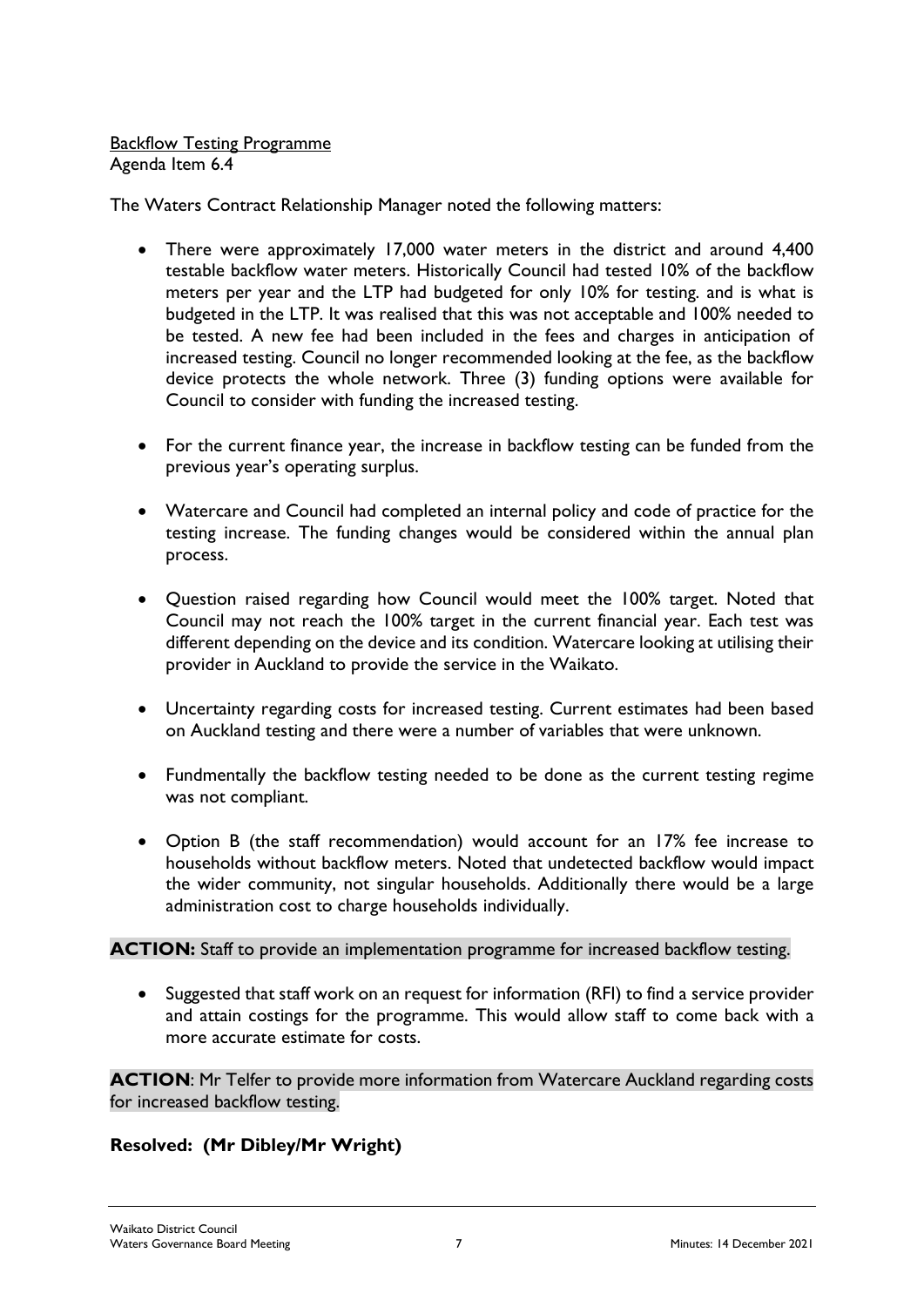# **THAT the Backflow Testing Programme report be received;**

**AND THAT the Waters Governance Board approves the increase in testing of testable backflow prevention systems to 100% per annum, subject to financial consequences being work through;**

**AND FURTHER THAT Council proceeds with Watercare undertake a request for information (RFI) process to provide more certainty for costs.** 

### **CARRIED WGB2112/08**

### Pokeno Tuakau Wastewater Network Upgrades Agenda Item 6.5

The Waters Manager and Mr Pullar noted the following matters:

- Pokeno was facing significant growth from residential and industrial demands, including two existing wet industries.
- Cost estimates against the LTP were now exceeding the budget. Seeking direction to undertake the work to best support growth in the district.
- Watercare maintains a model for flows. Wet industry was hard to monitor due to the industries commercial decision. Capacity at Pokeno for 90 L per second and 100L in Tuakau, both will grow to 230-240L per second each.
- Currently there was some slack in the system, but Synlait had indicated they required more capacity.
- The upgrade would include the Tuakau interceptor pump, and the gravity sewer that would run through the Whangarata area, and would service the Whangarata business park.
- Business case looks at the costs of the Tuakau interceptor pump station Costs had increased from what was included in the LTP, from an anticipated \$400,000 to \$8 million. Whangarata gravity sewer costs had increased from \$7 million to \$21 million. Whangarata gravity sewer would start to come on stream before the rising sewer.
- Acknowledged that the board did not have the responsibility for the LTP budget. Important to prioritise workload and look at mitigations to move forward and continue with the workstream.
- It was important to understand what impact bringing work forward would have on the LTP. The impact would likely be that packages 4-7 would need to be pushed out into the future.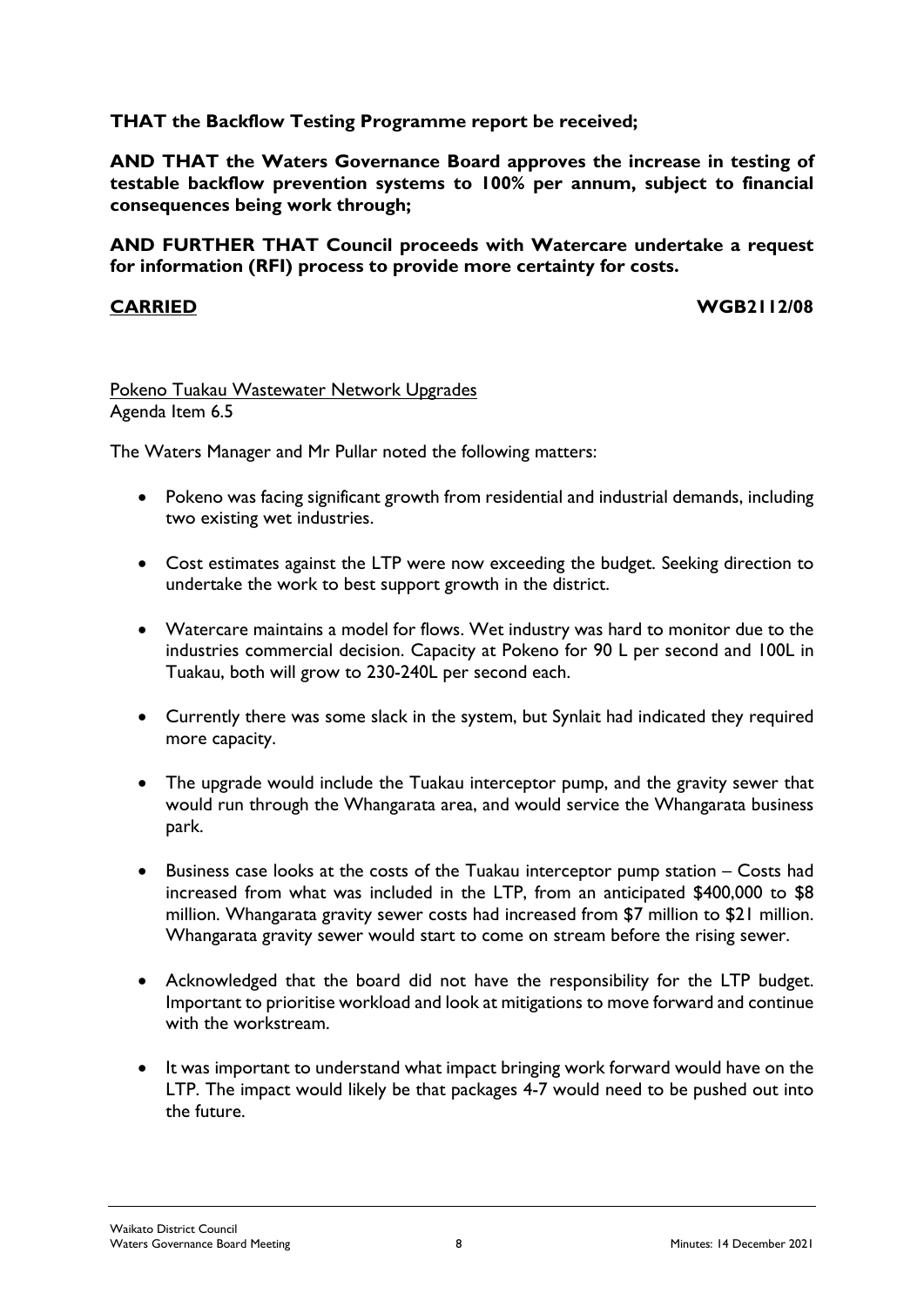- Water Governance Board can approve things within the LTP, and in each financial year. If costs were brought forward or substituted or if there was a change of scope, then the Water Governance Board would make a recommendation to Council for approval.
- Council would breach their debt cap with the additional costs (\$35 million) if substitution projects were not found.
- For the network upgrade, was Council reliant on the upgrade in Pukekohe? The projects were aligned, but the water load may fall short in the future but not volume.
- Concern regarding bringing project forward and isolated proposals coming to the board, and that there was a lack of a big picture approach for the overall financial implications.
- What are Council's legal obligations for providing services for growth areas, such as the Whangarata Business Park. It was really important to maintain links with the Pukekohe Treatment Plant.
- Wet industry customers were in conversations with Watercare for capacity requirements, however what incentives were there for customers to reduce their demands? All industrial customers had an development agreement with Council for flow and organic load. Wet industry customers had signalled they would like to increase their capacity to grow. All wet industries had been told that their current limits were firm. Council had no obligation to increase capacity limits. Synlait had invested in new plant equipment to provide a new product, and had asked Council for a temporary capacity increase to allow commissioning. A temporary increase would allow a good understanding for volume requirements if Synlait moved forward with a new development agreement. Yashili is market driven, and would want to maintain volume depending on demand. Staff were working with the industries under current parameters and future concepts and plans, as well as new industry opportunities.

### **Resolved: (Mr Wright/Mr Ion)**

### **THAT the Pokeno Tuakau Wastewater Network Upgrades Overview Report be received;**

**AND THAT growth projections and assumptions against current activity and forecasted growth of both housing and industry demand over the next ten years be reviewed to ensure planning is keeping pace with actual utilisation and demand;**

**AND FURTHER THAT the growth forecast of Pokeno and Tuakau be shared with Watercare Auckland to enable the future planned upgrades of Watercare's Pukekohe WWTP to accommodate Pokeno and Tuakau growth aspirations;**

**AND FURTHER THAT staff report to the WGB around options to accommodate funding of \$35.02M for the Tuakau Interceptor Pump Station Upgrade (Stage 2), the new Whangarata Rail to Bollard Low Gravity Sewer (Stage 3) and decommissioning.**

**CARRIED WGB2112/09**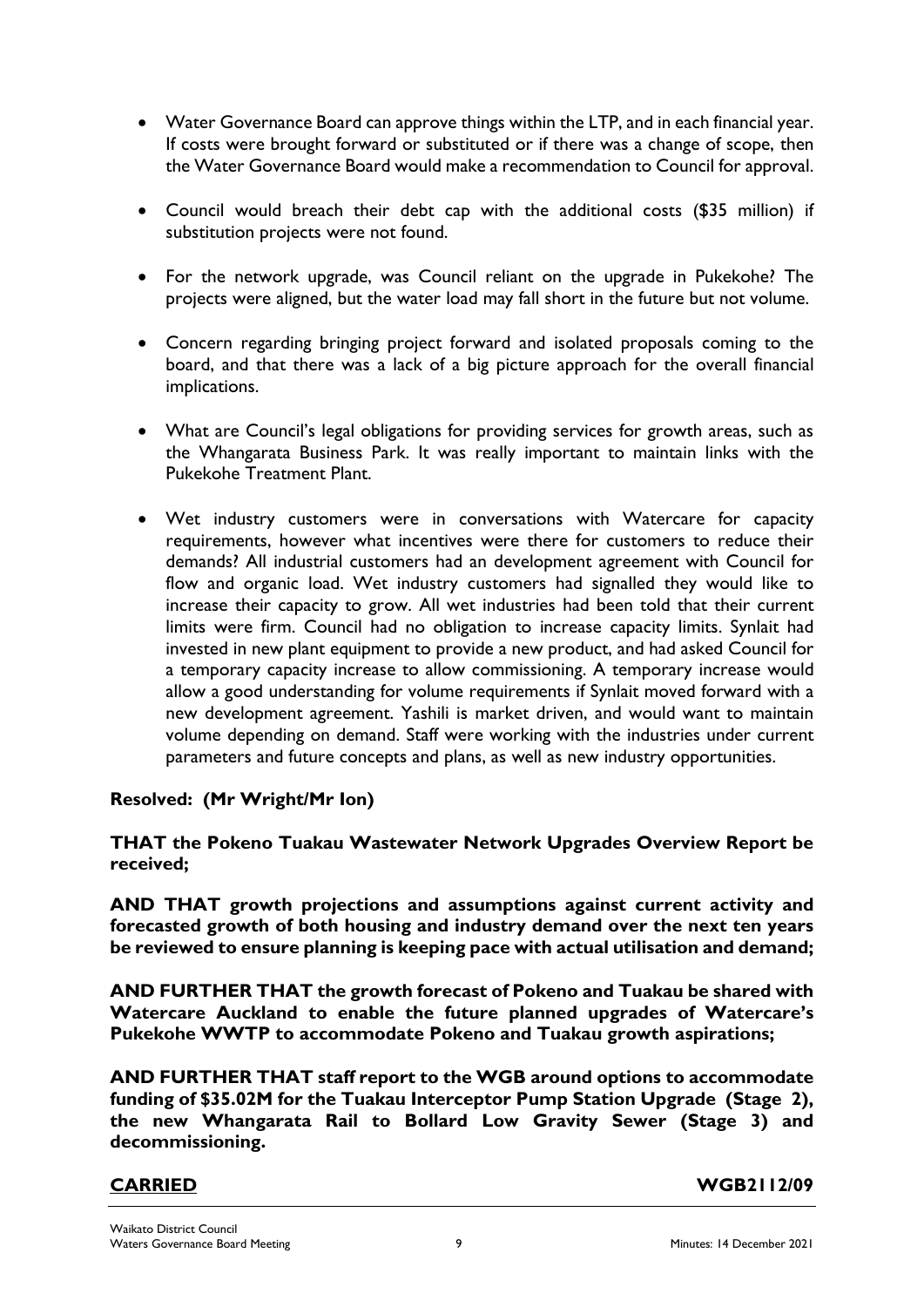# **EXCLUSION OF THE PUBLIC**

Agenda Item 7

## **Resolved: (Mr Ion/Ms Schaafhausen)**

### **THAT the public be excluded from the following parts of the proceedings of this meeting.**

The general subject of each matter to be considered while the public is excluded, the reason for passing this resolution in relation to each matter, and the specific grounds under section 48(1) of the Local Government Official Information and Meetings Act 1987 for the passing of this resolution are as follows:

| General subject of each<br>matter to be considered | Reason for passing this<br>resolution in relation to<br>each matter                                                                                  | Ground(s) under section<br>$48(1)$ for the passing of this<br>resolution |
|----------------------------------------------------|------------------------------------------------------------------------------------------------------------------------------------------------------|--------------------------------------------------------------------------|
| PEX Item I<br><b>Confirmation of Minutes</b>       | Good reason to withhold<br>exists under Section 6 or<br>Section 7 Local<br><b>Government Official</b><br><b>Information and Meetings</b><br>Act 1987 | Section $48(1)(a)$                                                       |
| PEX Item 2<br><b>Action Register</b>               |                                                                                                                                                      |                                                                          |
| PEX Item 3.1                                       |                                                                                                                                                      |                                                                          |
| <b>Three Waters Capital</b><br>Delivery Programme  |                                                                                                                                                      |                                                                          |

| PEX Item 3.2<br><b>Asset Condition</b><br><b>Assessment Methodologies</b> |  |
|---------------------------------------------------------------------------|--|
| PEX Item 3.3                                                              |  |
| <b>Waters Financial Results to</b><br>31 October 2021                     |  |
|                                                                           |  |
|                                                                           |  |
|                                                                           |  |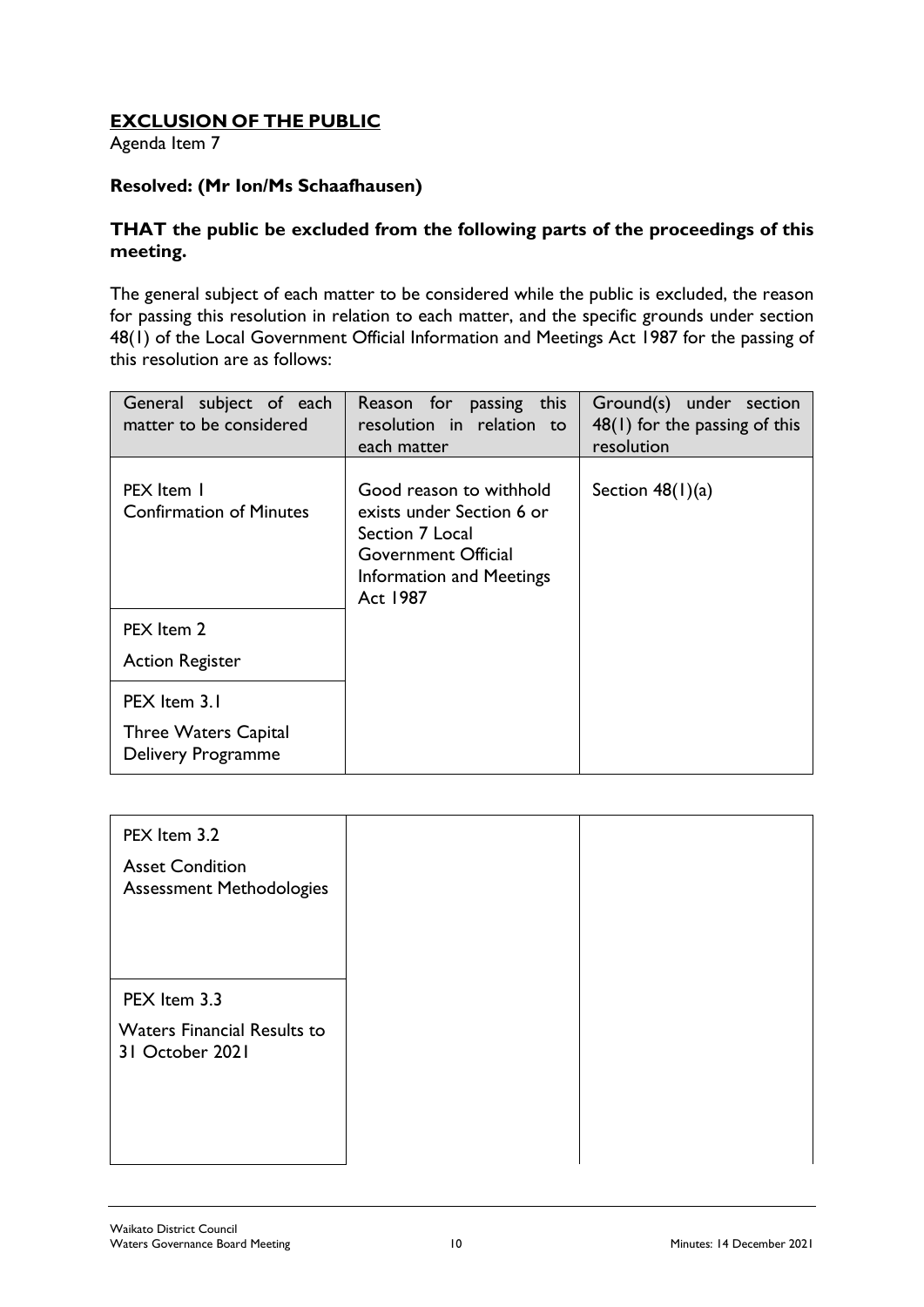| PEX Item 3.4                               |  |
|--------------------------------------------|--|
| <b>Unexpected Reservoir</b><br>Maintenance |  |
|                                            |  |

This resolution is made in reliance on section 48(1)(a) of the Local Government Official Information and Meetings Act 1987 and the particular interest or interests protected by Section 6 or Section 7 of that Act which would be prejudiced by the holding of the whole or relevant part of the proceedings of the meeting in public, as follows:

| Item No.                                                             | <b>Section</b>  | Interest                                                                                                                                        |
|----------------------------------------------------------------------|-----------------|-------------------------------------------------------------------------------------------------------------------------------------------------|
| PEX Item 1<br>Confirmation of<br><b>Minutes</b>                      |                 | Refer to the previous Public Excluded reason in the agenda<br>for this meeting.                                                                 |
| PEX Item 2<br><b>Action Register</b>                                 |                 | Refer to the previous Public Excluded reason in the agenda<br>for this meeting.                                                                 |
| PEX Item 3.1<br><b>Three Waters</b><br>Capital Delivery<br>Programme | $7(2)$ (b)      | Protect Information where the making available of the<br>information:                                                                           |
|                                                                      | $7(2)$ (b) (ii) | Would be likely unreasonably to prejudice the<br>commercial position of the person who supplied or who<br>is the subject of the information; or |
|                                                                      | 7 $(2)$ $(j)$   | Prevent the discourse or use of official information for<br>improper gain or improper advantage.                                                |

| PEX Item 3.2<br><b>Asset Condition</b><br>Assessment<br><b>Methodologies</b> | $7(2)$ (b)      | Protect Information where the making available of the<br>information:                                                                           |
|------------------------------------------------------------------------------|-----------------|-------------------------------------------------------------------------------------------------------------------------------------------------|
|                                                                              | $7(2)$ (b) (ii) | Would be likely unreasonably to prejudice the<br>commercial position of the person who supplied or who<br>is the subject of the information; or |
|                                                                              | $7(2)$ (h)      | enable any local authority holding the information to<br>carry out, without prejudice or disadvantage commercial<br>activities.                 |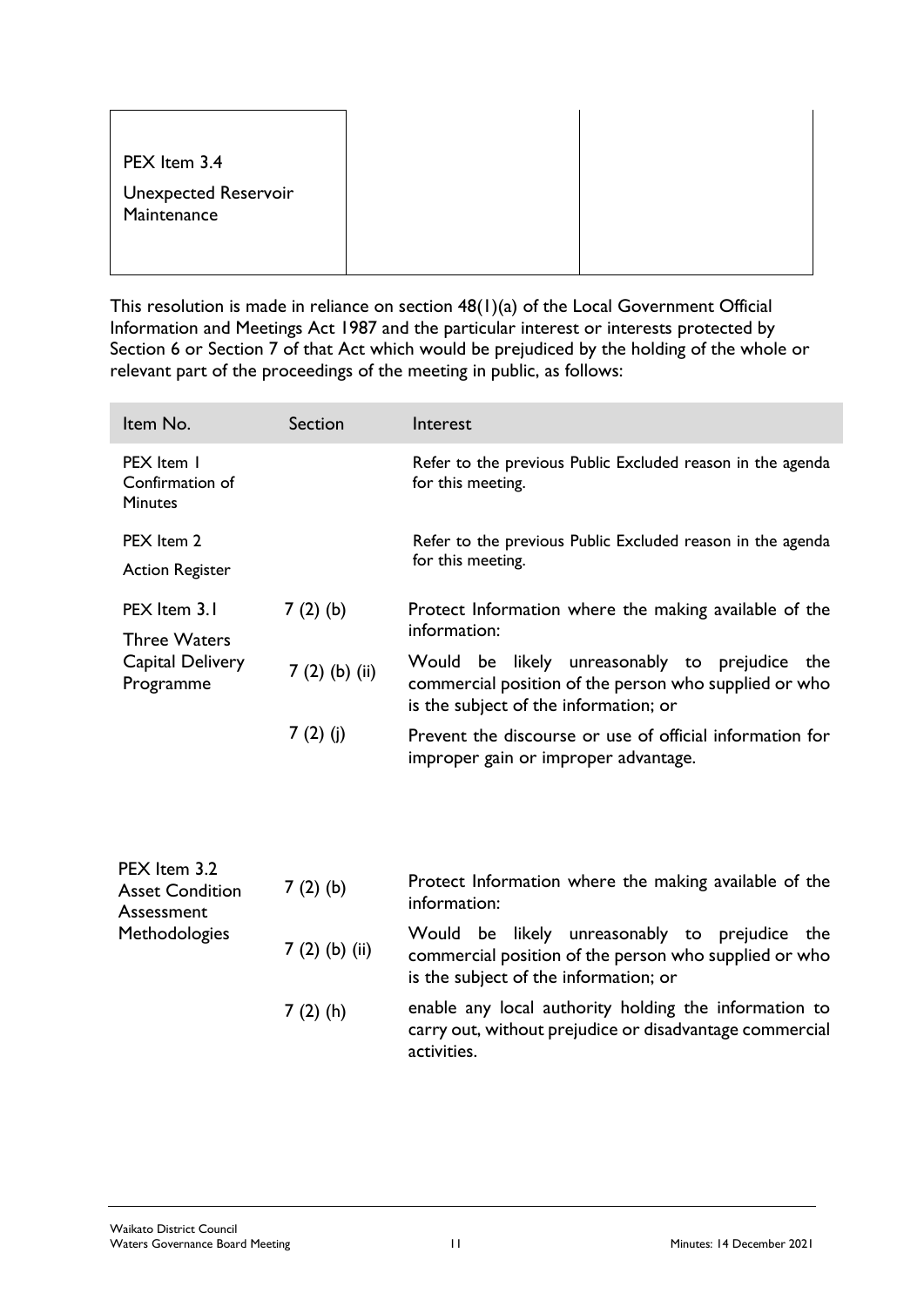| PEX Item 3.3<br><b>Waters Financial</b><br>Results to 31<br>October 2021 | $7(2)$ (b)      | Protect Information where the making available of the<br>information:                                                                                                                       |
|--------------------------------------------------------------------------|-----------------|---------------------------------------------------------------------------------------------------------------------------------------------------------------------------------------------|
|                                                                          | $7(2)$ (b) (ii) | Would be likely unreasonably to prejudice the<br>commercial position of the person who supplied or who<br>is the subject of the information; or                                             |
|                                                                          | 7(2)(i)         | Enable any local authority holding the information to<br>prejudice or disadvantage,<br>without<br>carry<br>on,<br>(including commercial and industrial<br>negotiations<br>negotiations); or |
|                                                                          | $7(2)$ (j)      | Prevent the discourse or use of official information for<br>improper gain or improper advantage.                                                                                            |
| PEX Item 3.4<br>Unexpected                                               | 7(2)(a)         | Maintain legal professional privilege; or                                                                                                                                                   |
| Reservoir<br>Maintenance                                                 | $7(2)$ (b)      | enable any local authority holding the information to<br>without prejudice or disadvantage,<br>carry<br>on,<br>(including commercial and industrial<br>negotiations<br>negotiations)        |

**AND THAT representatives from Watercare and Morrison Low be permitted to remain at this meeting, after the public has been excluded. This knowledge, which will be of assistance in relation to the matter to be discussed, is relevant to that matter because of Watercare's role and responsibility for those matters.**

### **CARRIED WGB2112/10**

*Resolutions WGB2112/11 – WGB2112/17 are contained in the public excluded section of these minutes.*

There being no further business the meeting was declared closed at 12:51pm.

Minutes approved and confirmed this day of day of 2022.